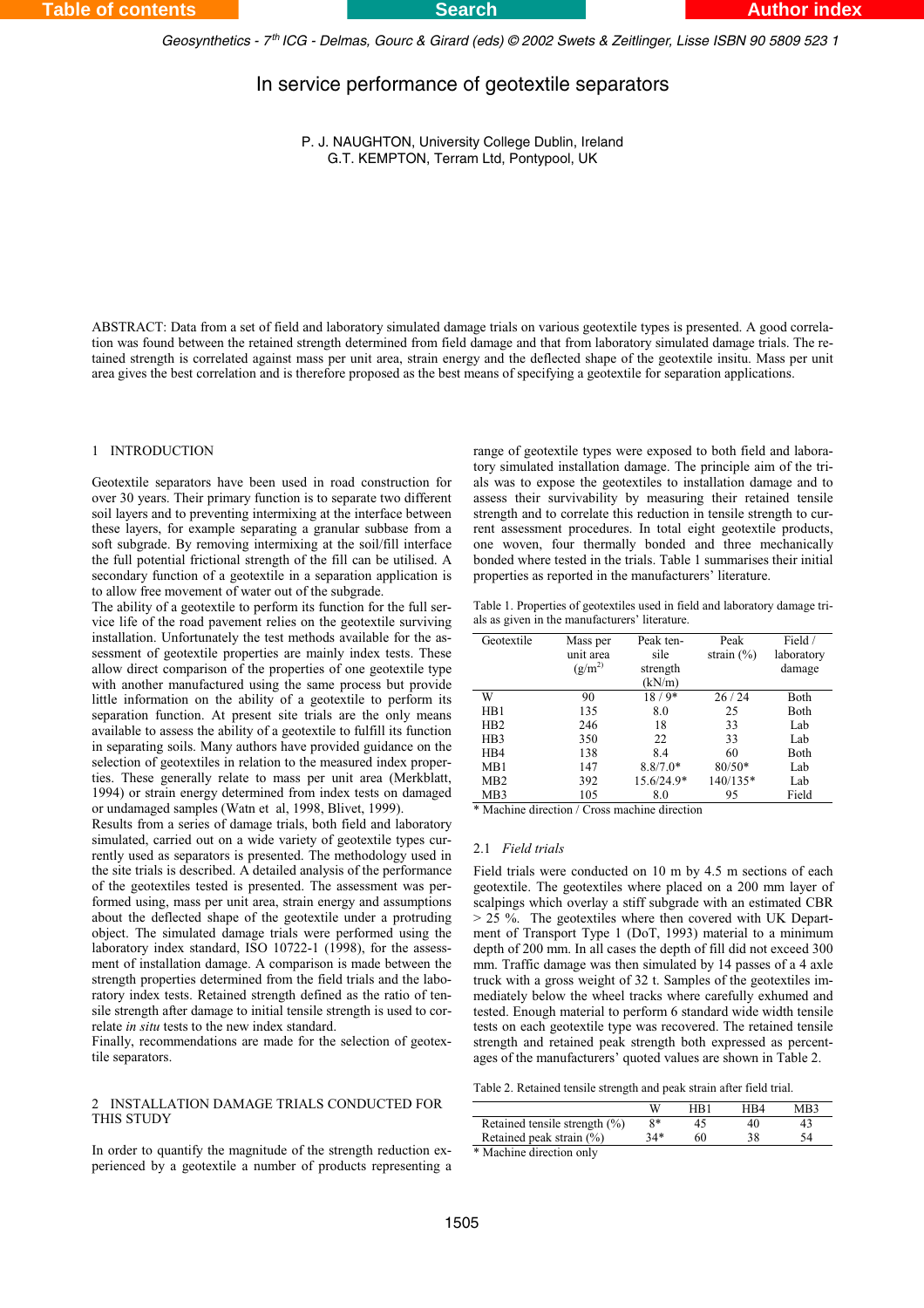# 2.2 *Laboratory index test for field damage*

The laboratory index test for installation damage (ISO 10722, 1998) was used to assess the performance of one woven, four thermally bonded and two mechanically bonded geotextiles. The retained tensile strength and retained peak strain after simulated damage presented as percentages of the manufacturers' quoted values are presented in Table 3.

Table 3. Retained tensile strength and peak strain after laboratory simulated damage trial.

|                                        | W     | HB1 | H <sub>B2</sub> | H <sub>B</sub> 3 | H <sub>B4</sub> | MB1   | M <sub>B</sub> 2 |
|----------------------------------------|-------|-----|-----------------|------------------|-----------------|-------|------------------|
| Retained<br>tensile<br>strength<br>(%) | $31*$ | 57  | 82              | 97               | 50              | 58*   | 96*              |
| Retained<br>peak<br>strain $(\%)$      | $31*$ | 64  | 81              | 69               | 14              | $47*$ | 76*              |
|                                        |       |     |                 |                  |                 |       |                  |

\* Machine direction only

#### 2.3 *Comparison of field and laboratory index tests*

While the laboratory simulated damage test does not represent the actual field behaviour of a geotextile in terms of localized damage due to protruding objects it does show a similar trend in terms of retained tensile strength to that seen in the field trials. Geotextiles that suffered large reductions in strength and strain in the field trials also suffered large reductions in the laboratory simulated damage test. To that end the laboratory test is useful for comparing trends rather than comparing the actual magnitude of the retained tensile strength or strain.





Figure 1. (a) Comparison of field and laboratory retained tensile strengths (b) comparison of field and laboratory retained peak strains.

Figure 1 shows a comparison between the retained strength and retained peak strain for the geotextiles tested in both the field and laboratory trials (W, HB1, HB4). It can be clearly seen

that the retained strength from the laboratory trial is much higher than that actually measured in the field. This may be explained by the high CBR of the subgrade in the field trial. The retained peak strains show considerable scatter and no firm conclusion can be drawn from the data.

# 3 EXAMINATION OF CURRENT ASSESSMENT PROCEDURES FOR GEOTEXTILE SURVIVABILITY

Several methods of assessing the survivability of a geotextile have been proposed. The principle methods are mass per unit area, strain energy and deflected shape of the geotextile in the ground. These methods are now reviewed using the data determined from the field and simulated damage laboratory testing.

#### 3.1 *Mass per unit area*

Mass per unit area in an intrinsic property of a geotextile and has therefore been proposed as a method of assessing a geotextile's survivability by Lawson (1991 & 1995). Figure 2 shows the retained strength from the laboratory simulated damage trials plotted against mass per unit area. The data shows that a good correlation exists between mass per unit area and retained strength. The correlation appears to be independent of the manufacturing process. Products with similar initial mass per unit area, HB1, HB4 and MB1, all show similar reductions in tensile strength of approximately 50 to 60 %.



Figure 2. Correlation between mass per unit area and retained strength.

#### 3.2 *Strain energy*

Watn et al (1998) proposed stain energy as a method of assessing the survivability of geotextiles. The method involves calculating the area under a stress strain curve for the geotextile. Of the test methods available the wide width tensile test is most often used. The strain energy method has been incorporated into a number of classification schemes. In these schemes the strain energy is calculated using the following simplified equation:

Strain energy 
$$
=\frac{1}{2}T_{peak} * \mathcal{E}_{peak}
$$
 (1)

Where  $T_{peak}$  is the peak tensile strength of the geotextile determined from the wide width tensile test and  $\varepsilon_{\text{neak}}$  is the corresponding strain at peak tensile strength.

The simplified method of calculating the strain energy of a particular geotextile assumes that the stress strain curve from the wide width tensile test is linear. Where the stress strain curve is nonlinear, as is the case with both woven and thermally bonded nonwoven geotextiles, the strain energy can be underestimate by between 25 and 40 %, Figure 3. The error in the calculated strain energy is proportional to the degree of nonlinearity of the stress strain curve.

The strain energies, calculated using the simplified method for the geotextiles with similar mass per unit area exposed to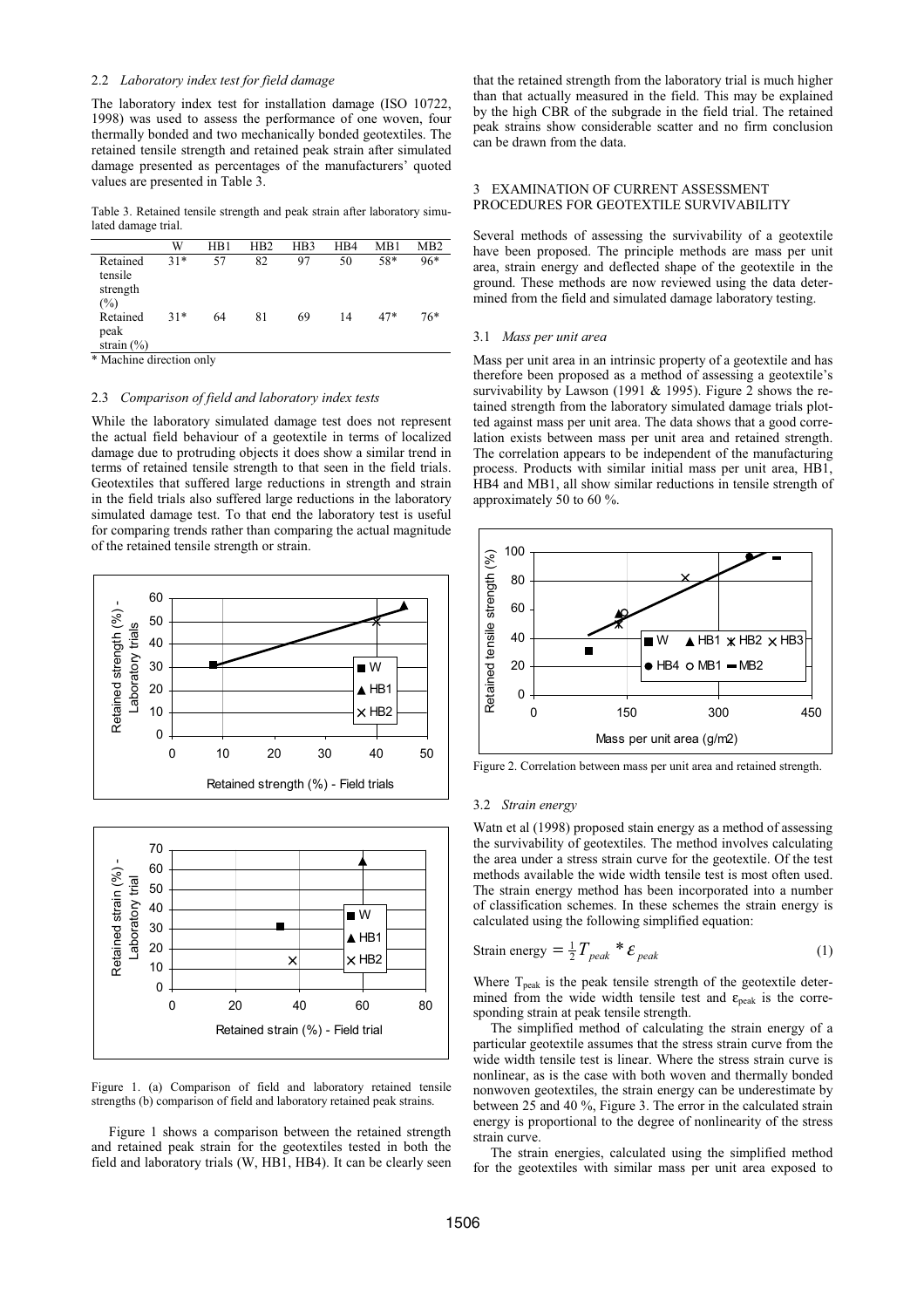simulated damage in the laboratory index test are presented in Table 4. The strain energies show considerable variation and in general do not show a correlation to the retained tensile strength, Figure 4.



Figure 3. Discrepancy in the calculated strain energy using the simplified method.

Table 4. Strain energies of geotextiles of similar mass per unit area which were exposed to simulated installation damage.

| m-<br><u> سىر</u> |  | 511 | $\sim$ |
|-------------------|--|-----|--------|



Figure 4. Comparison of strain energy and retained strength for samples examined in the laboratory trial.

## 3.3 *Deformed shape of the geotextile and minimum strain values.*

Giroud (1999) presented a theory based on the displaced shape of a geotextile under a protruding object, which showed that the greater the deformability of a geotextile the lower the tensile strength required. The theory was proposed in isolation with no reference to the stress strain characteristics of the geotextiles and was presented as such. A simplified calculation assuming plane strain conditions shows that a semicircular protruding object will result in a strain in the geotextile of 57 %, Figure 5.

Based on this analysis Blivet (1999) has proposed that geotextiles should have a minimum strain at peak tensile strength of 50 %. A strain less than this value should be compensated for by the tensile strength being increased to maintain the same strain energy. While a semi circular protruding object may result in a strain of 57 % under plane stain conditions it will also cause the geotextile to carry a high sustained load that can be easily estimated from the stress strain curve. Any geotextile material which carries a sustained load over time will, by virtue of its polymeric structure, creep to failure at some point in time. Depending on the magnitude of the sustained load and the duration

this may lead to failure of the geotextile due to creep rupture within its service life. This behaviour is shown diagrammatically in Figure 6.



Figure 5. Assumed deflection of a geotextile under a semi circular protruding object in plane strain.



Figure 6. Creep rupture characteristic of a geotextile carrying a tensile strength corresponding to a strain of 57 %.

Based on a required peak strain of 50% or greater Table 5 presents estimates of the sustained loads carried by the geotextiles with peak strain > 50% loaded to 50% strain. The values were calculated assuming a linear stress strain curve. This assumption is valid for all mechanically bonded materials examined. For woven and thermally bonded geotextiles this assumption underestimates the load by approximately 10%. For MB2 which has anisotropic strength properties the lower strain value was taken.

Table 5. Percentage of ultimate tensile strength carried by each geotextile at  $\epsilon = 50\%$ 

| Geotextile       | Peak strain $(\%)$ | Percentage of peak<br>tensile strength $(\% )$ |
|------------------|--------------------|------------------------------------------------|
| H <sub>B</sub> 4 | 60                 | 83                                             |
| M <sub>B</sub> 2 | 135                | 37                                             |
| MB3              | 95                 | 53                                             |

Levacher et al. (1994) examined the creep behaviour of both woven and nonwoven geotextiles manufactured from polypropylene and reached the following conclusions:

- 1. Geotextiles manufactured from polypropylene exhibit significant creep that is mainly tertiary behaviour. The creep rate in terms of  $log(\epsilon) - log(t)$  is 10 times that of polyester materials. The duration of tertiary behaviour is strongly influenced by the magnitude of the load.
- 2. With the exception of initial strains no significant difference in creep behaviour due to structure (woven or nonwoven) was found. This allows the creep behaviour of all geotextiles to be assessed using data generated from one geotextile type.

Both Levacher et al (1994) and Greenwood et al (2000) presented data on the creep behaviour of woven polypropylene geotextiles. The rupture data is summarised in Table 6. Considerable scatter exists in the times to creep rupture. For a geotextile loaded to approximately 50 % the time to failure can vary from 0.25 to 5.7 years. The time to creep rupture for the geotextiles